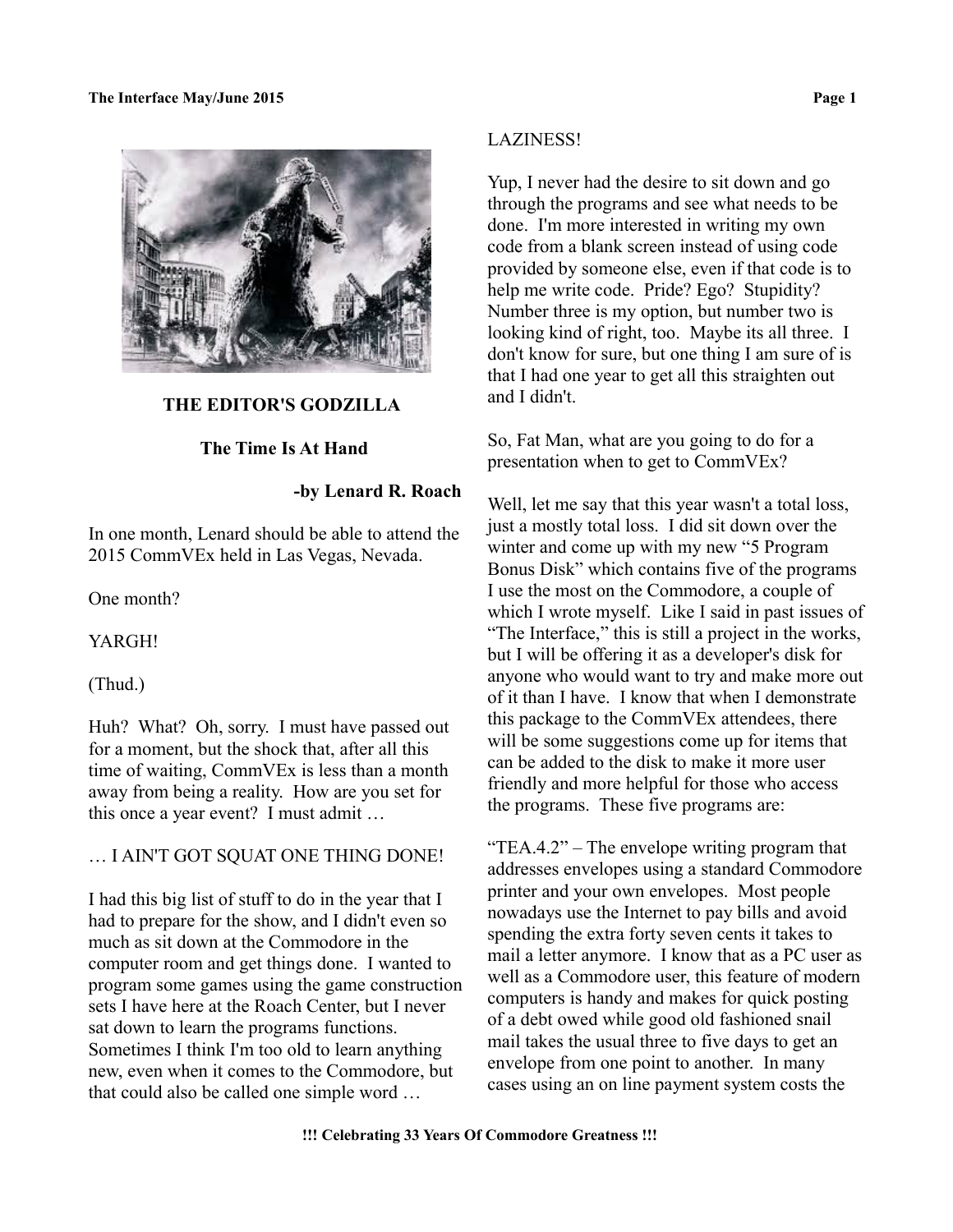user more than a stamp and therefore not worth it. If you have such a website that forces you to pay like some of mine, then "TEA.4.2" is a good program for you. As for a printer, those who still have the good old fashioned 9 pin printer around, it would be good to pull it out of storage, blow off the dust, and bring it back into service.

"Check It Out" – Even though this program is now the property of RUN magazine, and whoever now has the rights to RUN's programs, this update to the original magazine edition rearranges the line definitions and gives the program access to it's sister program "Check Mate" which will be discussed further down the page. "Check It Out" is the check printing program that, with a standard 9 pin printer, you can print on the face of any wallet size check the needed information and print that data onto the check. The November/December 1992 issue of RUN has the best description of how the program works. Please check it out (no pun intended).

"Check Mate" – When making out a check for the same amount over and over each month, "Check It Out" can take up some time as you re-input the data each month. "Check Mate" allows "Check It Out" sequential data to be saved in a simple one block file that is now accessible with the new version of "Check It Out" offered on the 5 Program Bonus Disk. "Check It Out" will ask for "Check Mate" data files each pass of the program and a simple Y or N answer will send the user to the appropriate subroutine.

"The Ledger" – This is my latest program work that came to my warped mind. Most people already have a ledger keeping program in their Commodore collection. I am hoping that this BASIC, simple written program will be easier to use and with the code not compressed into a encryption file, it can be modified by each individual user to meet special specifications. There is much work that can probably be added to this program, and when I get to CommVEx I will

be coming with notebook in hand to write down any suggestions that come from our austere audience. In short, "The Ledger" keeps track of who's paid and when then saves that data as well as any payments made in a short one block sequential file. This file can be manipulated from any of the menu driven commands written in the program code and saved into either a new file or the same file depending on the preference of the user.

"Money Manager with EZ Budget" – This is a program I spent a great deal of time typing in from a RUN magazine and is being offered on the 5 Program Bonus Disk as a helpful tool to keep an electronic checkbook and budgeting form on your Commodore. Even in the  $21<sup>st</sup>$  century where check writing is almost obsolete this program can still be used to do balancing and budgeting information. I do not own the rights to this program but since it is freeware offered in RUN magazine I think a free distribution of the work is okay.

All these programs are daisy chained together with a master boot program that allows a user to choose which program to access, and also, when done, the program accessed will sweep back and reboot the master boot program in case there are other programs on the 5 Program Bonus Disk the user wishes to use.

WHAT I NEEDED/WANTED TO DO: It seems that the master boot program gets bogged down in the buffer of the Commodore when too many of the programs on the disk are entered. I've been studying the online versions of the Commodore Users Guide and what might fix the problem is adding a CLR command at the tail of each program before looping back to the master boot program. Also, combining the programs into one massive program may also fix it, but I will need a merging file to make all of that work. With CommVEx so close by, I will have to work on this after the show.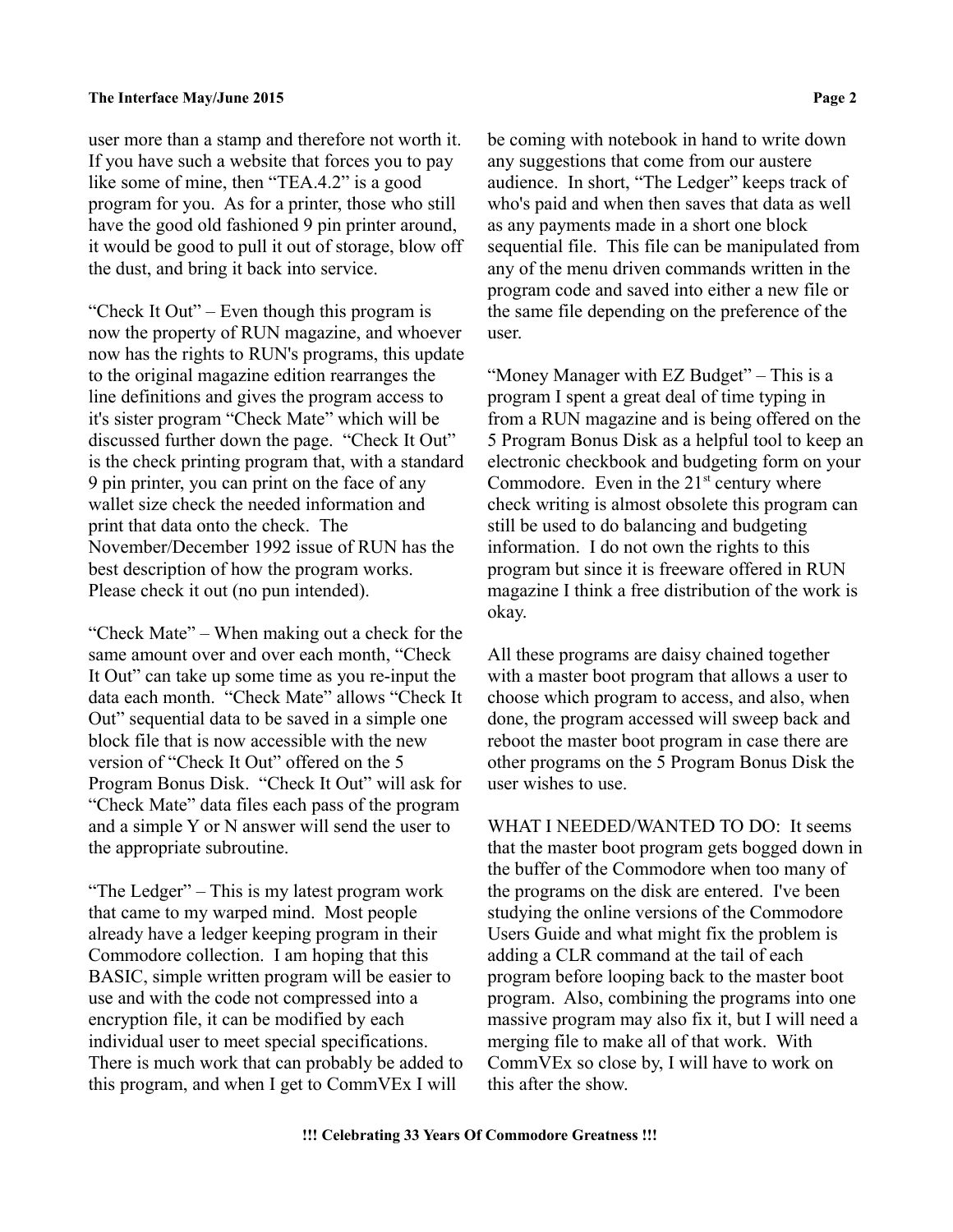In "The Ledger" there are more things that can probably be put in, like setting a date in the program and having each sequential file check the date and see how long (in days) it is before the bill becomes overdue. Also a warning screen stating that a bill is past due might be a possibility. I'm just a simple redneck programmer and sometimes I'll get an idea but lack the algebra and proper Commodore expressions to make it work. Again, more study and a visit to the Commodore forums online might prove to have the information needed to make ideas work.

Most programmers in Commodore have moved on from simple BASIC into more complex programming languages but I still find a bit of comfort when reading a program text and deciphering what it means and how it relates to the text as a whole.

ALSO COMING TO COMMVEX – I will be bringing more copies of my book, "Run/Stop-Restore: 10<sup>th</sup> Anniversary Edition" to be won and sold at the show and I will take some time to plug it in front of our audience. I'm currently in negotiations with my printing company to try and get a deal from them especially for CommVEx attendees. Visiting authorhouse.com has shown my book has come down in price a little so maybe I can forward the savings onto attendees.

I will also be bringing and demonstrating the "Obligator Coordinator V2.0" which is the father to "The Ledger." This program does what "The Ledger" does but with a little more pomp and a lot of glitches. Hopefully we all will be able to see together why this project was scrapped and maybe, with a little TLC from CommVEx attendees, we can make a Commodore program phoenix rise from the ashes.

To entertain the kids back home, I will be bringing Theodore Sheepdog, the church puppet, to interview those who wish to be put on YouTube displaying their wares. Theodore will also be about Las Vegas having fun and hopefully finding some kid friendly characters to interview on the Fremont Street Experience that won't cost an arm and a leg in fees. A reminder to those who wish to cooperate: At the church is a fully functional C128 complete with monitor and drives that the kids in Kansas City has access to. Maybe a little demonstration of what you do for them will be helpful for them to use the machine.

This is all for now. When I post to the newsletter next time it will be to tell about the adventure in Las Vegas and the CommVEx show. Magazines are already bidding for this information from me so I pray not to disappoint.

See Everyone In Las Vegas!

(One month. Wow!)



The July/August Issue Of The Interface Should Be Out On Newsstands Sometime On Or Around:

# September 10, 2015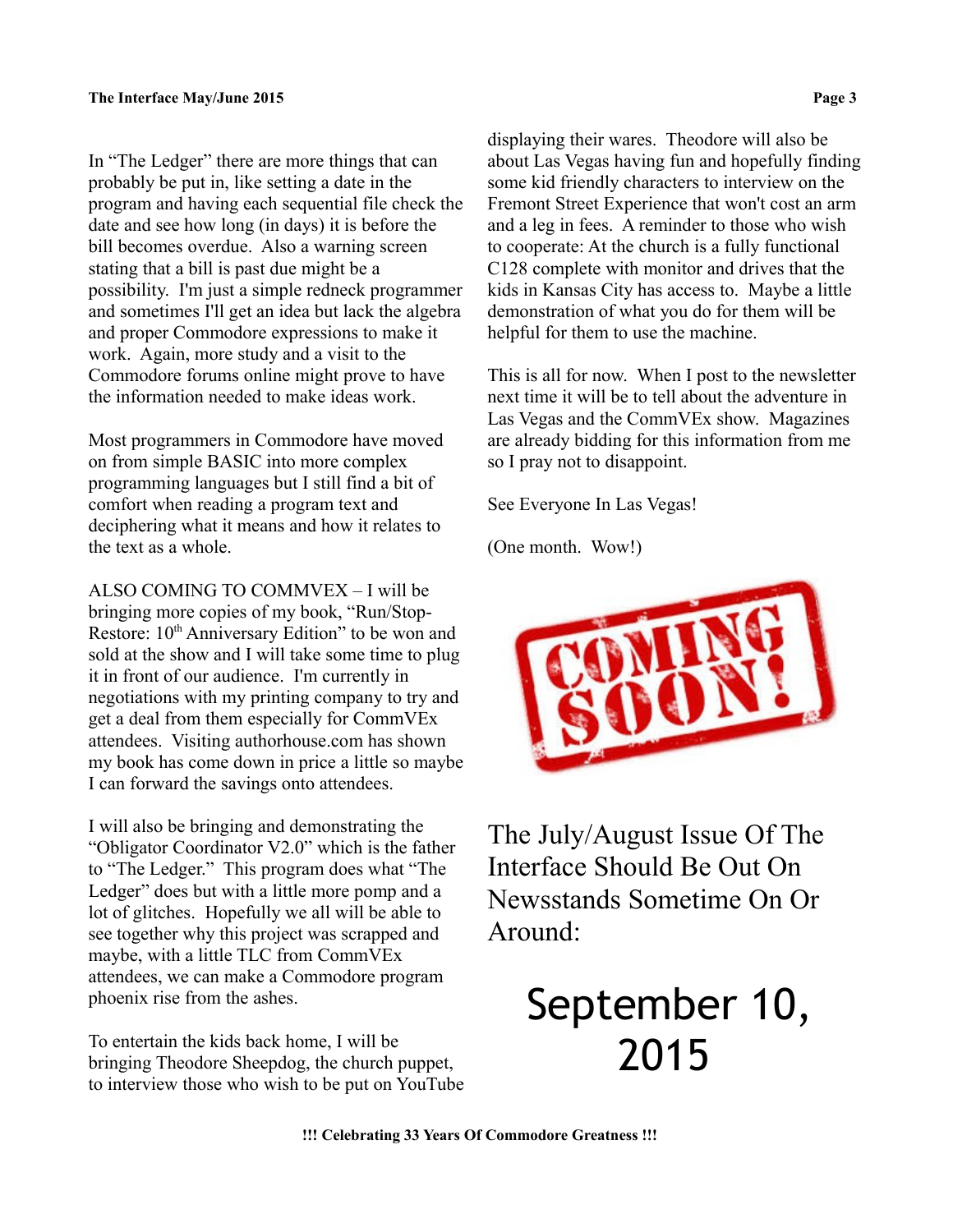## **MONTHLY MEETING REPORT**

## **– May 2015 --**

## **-by Robert Bernardo & Dick Estel**

We had a good meeting for May, with Louis, Vincent, Roger, Robert, Greg and Dick in attendance.

Robert had an exciting announcement regarding CommVEx. At Maker Faire the previous weekend, a man came up and started asking Robert questions about his Commodore background. The person turned out to be Leonard Tramiel, son of late Commodore founder Jack Tramiel. Leonard will be in Las Vegas in July for an event and decided that he would also be able to attend CommVEx.

Robert had many observations regarding the Nostalgic Computers exhibit of which he was a part of at Maker Faire. He noted that with hundreds of attendees going through the exhibit, it was standing room only, and Robert stood for hours just to let others sit and use the Commodore 128D and Amiga 3000 he had brought. Many attendees did not know there was still hardware and software development for Commodore and

Amiga. Many did not know that there were still clubs and shows devoted to these computers. Many did not know that the C64 Super Mario Bros was a re-done Great Giana Sisters game which itself was a clone of the real Nintendo Super Mario Bros game. Many did not know that the games Star Wars/Empire Strikes Back/Return of the Jedi had been converted to run on an Amiga.

Robert will be in Europe on our regular June meeting date, so we rescheduled the meeting to June 14. Robert will attend Amiga30 in Amsterdam, a celebration for the 30th anniversary of the Commodore Amiga computer. Many Amiga VIP's will be there.

Our demonstrations began with the long-delayed look at GEOS 128. The program booted up flawlessly from disk, and Robert did a short demonstration of geoWrite. The 80-column version offers a number of benefits over the original 40-column program, most notably the display of the entire page width, instead of the annoying sideways scrolling required in the C64 version. Several of us took a turn typing some brief text, then experimenting with changing the font selection and size.

The demo was of special interest to Dick. He no longer has a Commodore set-up, but he used GEOS extensively in the past, including producing the newsletter in geoPublish.

We also tried out geoPaint in both 80 and 40 column mode. The former is limited to black and white, including various fill patterns, but again allows viewing a full-page width.

Next Robert set up his Amiga CDTV, first released in 1991. Designed as a game machine, it contains what is essentially a complete Amiga 500, and with the optional mouse, keyboard and floppy drive, it can be used as a computer. However, we inserted a couple of the CDTV's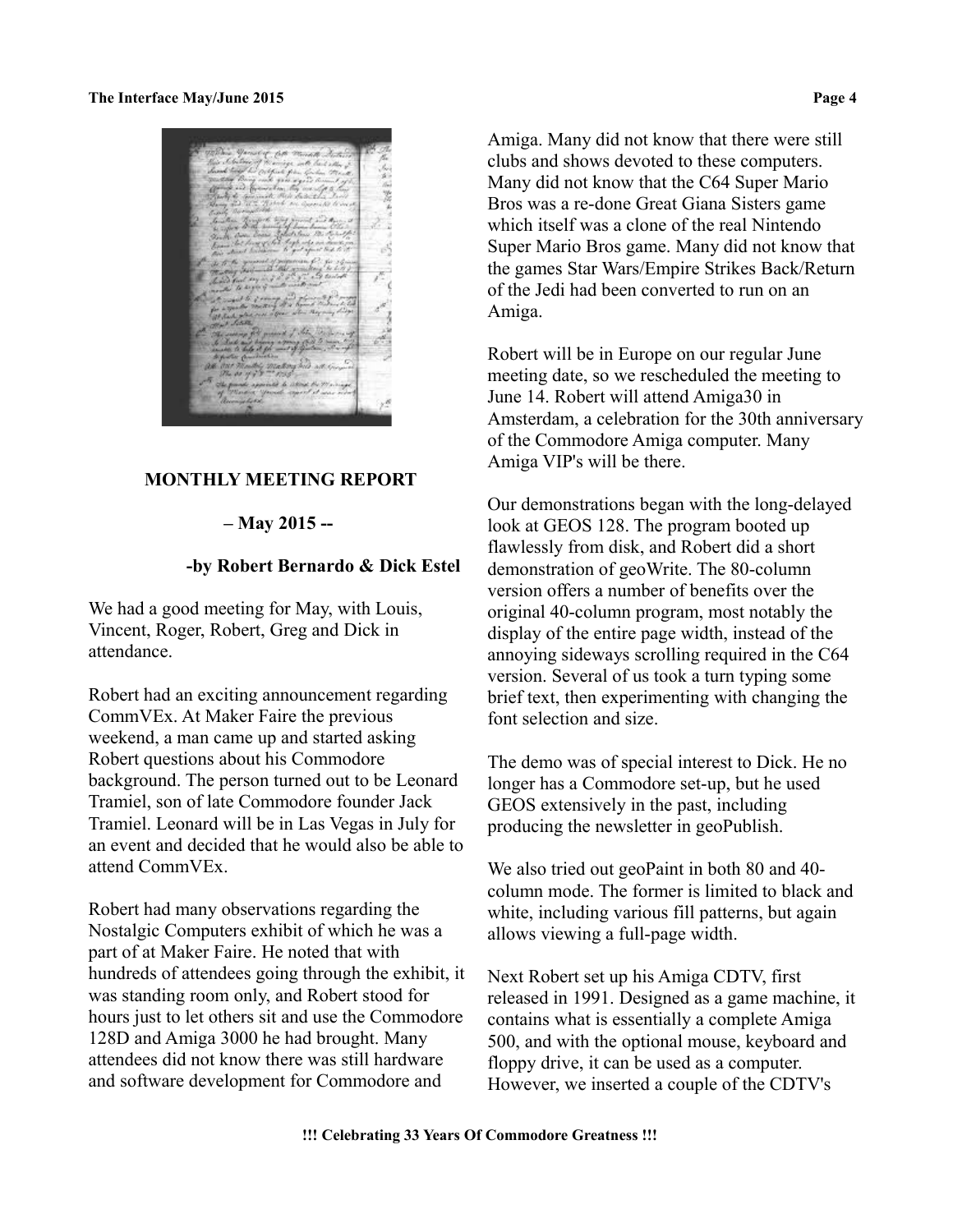proprietary game discs, Wrath of the Demon and Defender of the Crown II. The device has a large keypad, remote controller with numerous specialized buttons in addition to the normal joystick commands.

The Mazzei boys had brought their fire engine red VIC-20, and our first step was to run a joystick test program, Contact, which advised us that the item we were using was "a piece of cr\*p." Regardless, the Wico joystick worked OK when we tried out Panicman, a PacMan clone that both Louis and Greg put through its paces, running up a respectable score. We also tried out Address Book, an April Fool's program which looks like a boring productivity program. However, when you picked most of the menu choices, you'd get a rude beep and a notice which displayed, "Access Denied." When you chose Play a Game, then you would be led to a type of math game. Then we tried Knossoss, a maze game which would show you a map of the maze at first, and then you'd have to go down corridors in first-person, 3D perspective, trying to figure out the maze.

Back to the C128, Robert ran an IPaint viewer for 16K video RAM C128's. We looked at various, 80-column IPaint graphics which natively displayed in 640 x 200, but because of the club's C128 with 16K video RAM, we could only see a portrait-sized window into the full image. If we had 64K video RAM, we would have been able to see the entire picture. The best IPaint seemed to be the detailed Biplane. There were many Doodles which were converted to IPaint, four Doodle images fitting in one IPaint image.

Finally from YouTube, Robert brought up a Computer Chronicles show from 1985 on his Mac laptop, and we learned about the "new" products coming from Commodore, including the C128 and the Commodore LCD computer that never made it past the prototype stage.

stayed to do further experimentation on the MMC64 cartridge with MP3@64 board. Would that combination play MP3 music? First, Robert downloaded onto his laptop some music from Trekcore.com - the original series, one-minute Star Trek Theme and the three-minute Goodbye Mr. Decker from the Doomsday Machine episode of Star Trek. Then he moved the music to the SD card. He inserted that SD card into the MMC64 and powered up the C128. Going to the File Browser, Robert found the theme song and clicked on it. It played flawlessly at 256 kbits per second... high-fidelity! Then for the second song, he clicked on that. It had been recorded at a lower rate, 128 kbits, but it too sounded fantastic. For the next meeting, Robert and Roger plan to have a wider selection of music for the members to hear.

We'd like to take a paragraph or two here for a salute to Bobby Salazar's Cantina, where we hold our meetings every month. They have a small banquet room which they make available to us, despite our small numbers. The service and the food are always good. Our waitresses go out of their way to take care of us, and we are allowed to occupy the room from 11 a.m. till around 4 p.m., although our total bill probably would not pay for such service in many places.

The business started as Sal's in 1942 when Bobby's father, Sal, a Mexican immigrant, decided there was more to life than picking peaches and opened a restaurant in Selma, about 20 miles south of Fresno. The family now operates several Bobby Salazar's locations, and in Fresno, Madera and Selma under the Sal's name.

Thanks to the management and staff for providing Fresno Commodore User Group with one of the best meeting places we've had in many years.

When the members had left, Robert and Roger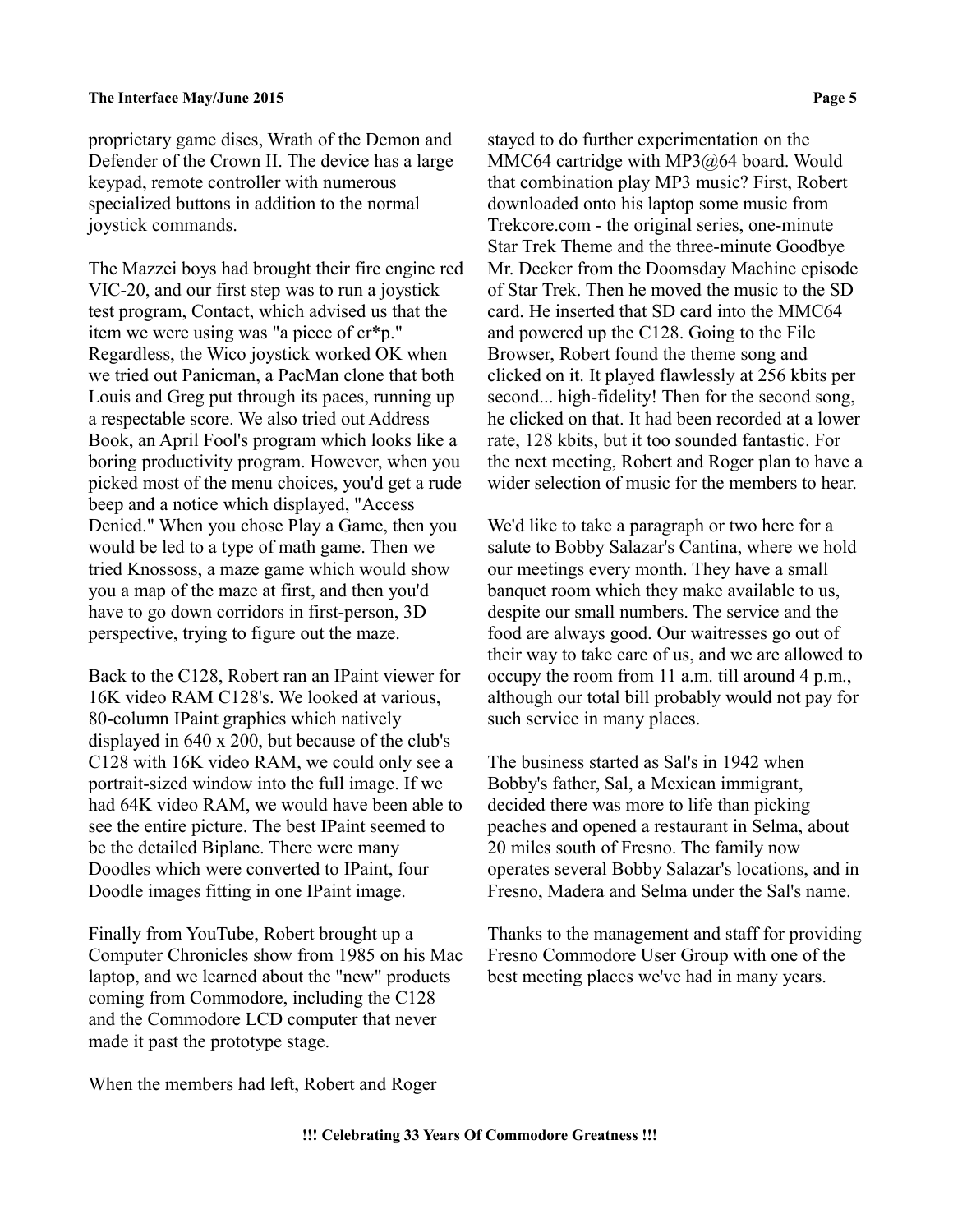RELATED LINKS: Amiga30 in Amsterdam: [http://amiga30.eu](http://amiga30.eu/)

Amiga HDTV:<http://oldcomputers.net/cdtv.html>

Computer Chronicles: <http://oldcomputers.net/cdtv.html>

CommVEx: [http://www.portcommodore.com/dokuwiki/doku.](http://www.portcommodore.com/dokuwiki/doku.php?id=commvex:start) [php?id=commvex:start](http://www.portcommodore.com/dokuwiki/doku.php?id=commvex:start)

GEOS 128: [https://www.youtube.com/watch?](https://www.youtube.com/watch?v=Ekbi_1i8gwc) [v=Ekbi\\_1i8gwc](https://www.youtube.com/watch?v=Ekbi_1i8gwc)

Bobby Salazar's: <http://www.bobbysalazar.com/locations.html>

Sal's:<http://salsmexicanrestaurants.com/menu/>

Vincent's Red VIC 20 : <http://dickestel.com/images/fcug398.jpg>

## **--June 2015 –**

#### **-by Robert Bernardo and Dick Estel**

The June meeting was one of rare ones; only two members were going to bethere, the other local members bowing out due to other commitments. Nonetheless, Robert brought a carload of C= items as usual. He arrived to the meeting on-time but had to tell the workers at Bobby Salazar's Restaurant that he was going to leave briefly in order to pick up another member (Roger) and that if any other members appeared, then they were to wait until his return.

Over a half hour later, Robert and Roger arrived and immediately started setting up the equipment. Because Robert had to transport Roger, there was no room in the car to bring the planned Amiga 1000. After another half hour of setting up equipment, they finally settled down to order lunch.

Robert talked about his plans to leave for Europe soon in order to attend the June 20 Back In Time Live concert of C64 music in Brighton, England, and the June 27 Amiga 30th celebration in Amsterdam. On the laptop computer, they looked at the updated webpages for the July 18-19 Commodore Vegas Expo at www.portcommodore.com/commvex. Interspersed with all this Commodore talk was discussion about Roger's rebuild of a classic 1980's Fisher boombox.

Then they viewed a new Bil Herd interview which was posted to YouTube by Polish  $C = \text{fans}$ . The interviewer was a young man who was going to university, and some of his questions were unexpected ones which asked Bil for career advice.

For the fourth month in a row, the 30th anniversary celebration of the C128 continued at the meeting; in honor of that computer, they tried out some C128 games, courtesy of the GEnie Commodore File Library at CBMFiles.com. The games were all text-based – Star Trek 80, Keno 128, Starfighter 128, and Trucker 128. They spent most of the time on Trucker  $128 - a$ simulation which had the player drive a semitruck across the United States and he had to do so without failing or dying. Because the game was created in the 1980's, many details, such as the price of gasoline, were from that time. Robert and Roger reasoned that those details could be updated by changing certain BASIC lines in the program.

In fact, the program could be made even more interesting by introducing **"**racy" elements in those details!

The rest of the time was spent going through the various programs on Robert's MMC64 cartridge and loading in more 128-bit Star Trek: Original Series music which was played through its [MP3@64](mailto:MP3@64) board.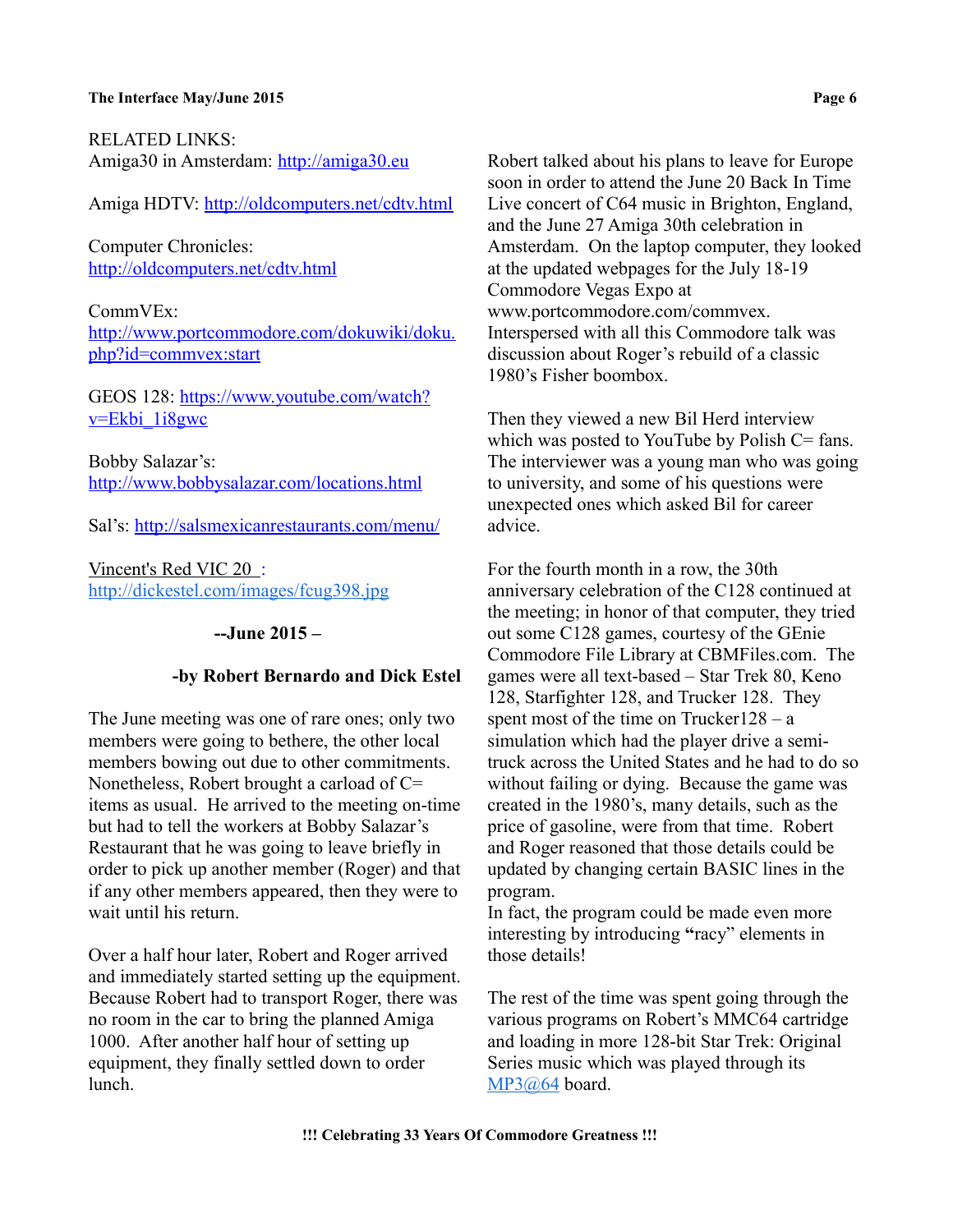Robert had to meet his sister in north Fresno, and so, the meeting was adjourned at 3:30. Time had run out in which to demonstrate the games Blazer and Galaxy Apocalypse for the VIC-20; those games would be shown at a future meeting.



## **LET'S MAKE "OBSOLETE" OBSOLETE**

**-by Dick Estel**

Maybe it's time to strike the word "obsolete" from the human vocabulary.

My hardbound paper 1985 edition Funk & Wagnalls Standard Desk Dictionary defines "obsolete" as follows: "1. Gone out of fashion; out-of-date. 2. No longer used or practiced."

Our Commodores have been "obsolete" for at least 20 years now, but they still work, people still use them, new hardware and software come on the scene on a regular basis. We even still sell a C64 now and then, although it's for one percent of the original retail price.

I suppose definition #1 could be said to apply, but definitely not #2.

The C64 made the VIC20 obsolete – but don't tell

that to Vincent, the club's Grand Poohbah of the VIC20. Even the earliest computers made still have their devotees.

Or consider the evolution of recorded music, from the Edison cylinder to streaming services. Cylinders, 78's, vinyl LPs and 45s, cassettes, and 8-tracks are all "obsolete." CDs and even MP3s aren't far behind.

And yet, every format is still usable, with the vinyl LP probably the most common out-of-date format still in use. But a cylinder, properly cared for and played on a still-functioning machine, will sound as good as it did originally, which is not to claim that it sounds great. I have 30 year old cassettes, well cared for, that still play as good as the day I made them, and of course, CD's should last at least as long as their owners do.

"Obsolete" cars, though lacking modern safety and convenience features, can be driven. They are expensive to maintain, and no one expects a 1928 Model A to take him down the freeway at 80 MPH, but they will perform they way the did originally. And if they are in great condition, they have resale value far beyond their original cost.

Even my hardbound dictionary is considered obsolete by some – but it worked just fine to launch this article. Now the only challenge is for us, as we age, to make sure WE do not become "obsolete"!

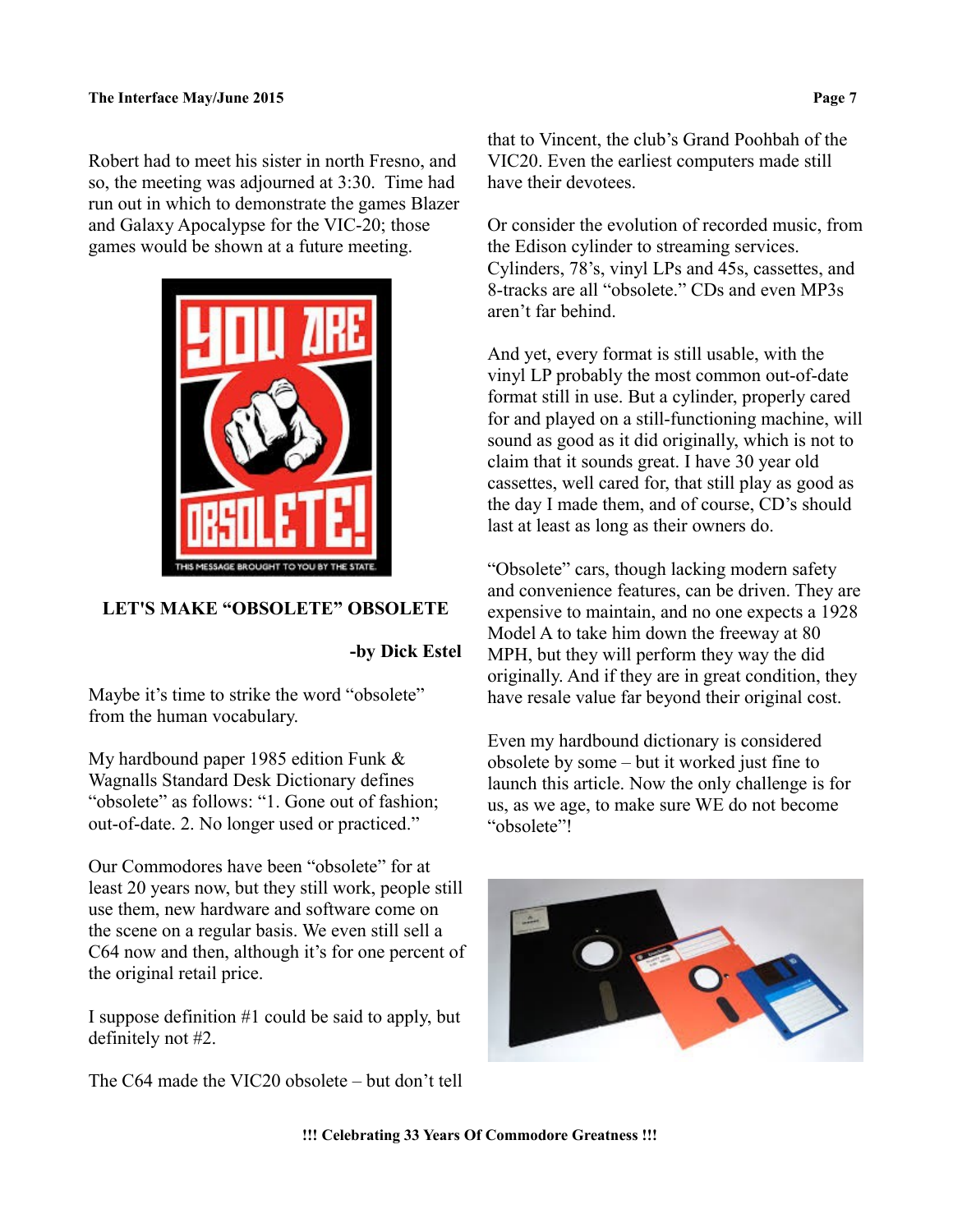

 **MEMORY LANE**

 **-by Dick Estel**

# **INTRODUCTION**

This is number 13 of a limited series of articles saluting some of our past members, people who have made a significant contribution to the club. Our more recent members did not have the pleasure of knowing these men and women, some of whom have passed on. However, they made a lasting impression on the club and the author.

Questions and comments to our web address, [info@dickestel.com,](mailto:info@dickestel.com) are welcome.

## **JEFF ADOLPH and DENNIS FITHIAN**

There are several former members that I don't know a lot about, or don't have much to say about. This is a reflection on me, not them. For these folks, I will devote a couple of paragraphs to each and combine two or three in one article.

I think of Jeff and Dennis together because I believe they both joined the club at the same time, and they were friends prior to that.

Jeff Adolph was one of our few members whose primary occupation involved working with computers on the technical side, rather than just as a tool on the desk. He was in charge of

information technology for Valley Dental, a company that manufactured dental equipment, and also operated a number of stand-alone dental clinics.

Dennis was an X-ray technician for a local hospital, and served a short period as editor of the Interface. Both of them were very knowledgeable about the latest developments in telecommunications and all sorts of Commodore technology. These skills were of great benefit to the club during their time as members.

I've lost touch with Dennis, but we were fortunate to have Jeff join us for the reunion lunch in 2006.



| Club equipment:  Roger Van Pelt             |  |
|---------------------------------------------|--|
| Meeting place reservation:  Dick Estel      |  |
| Grand poobah of the VIC-20:  Vincent Mazzei |  |

## **– The Small Print --**

The Fresno Commodore User Group is a club whose members share an interest in Commodore 8-bit and Amiga computers. Our mailing address is 185 W. Pilgrim Lane, Clovis, CA 93612. We meet monthly in the meeting room of Bobby Salazar's Restaurant, 2839 North Blackstone Ave., Fresno, CA. The meetings generally include demonstrations, discussion, and individual help.

Dues are \$12 for 12 months. New members receive a "New Member Disk" containing a number of useful Commodore 8-bit utilities. Members receive a subscription to The Interface newsletter, access to the public domain